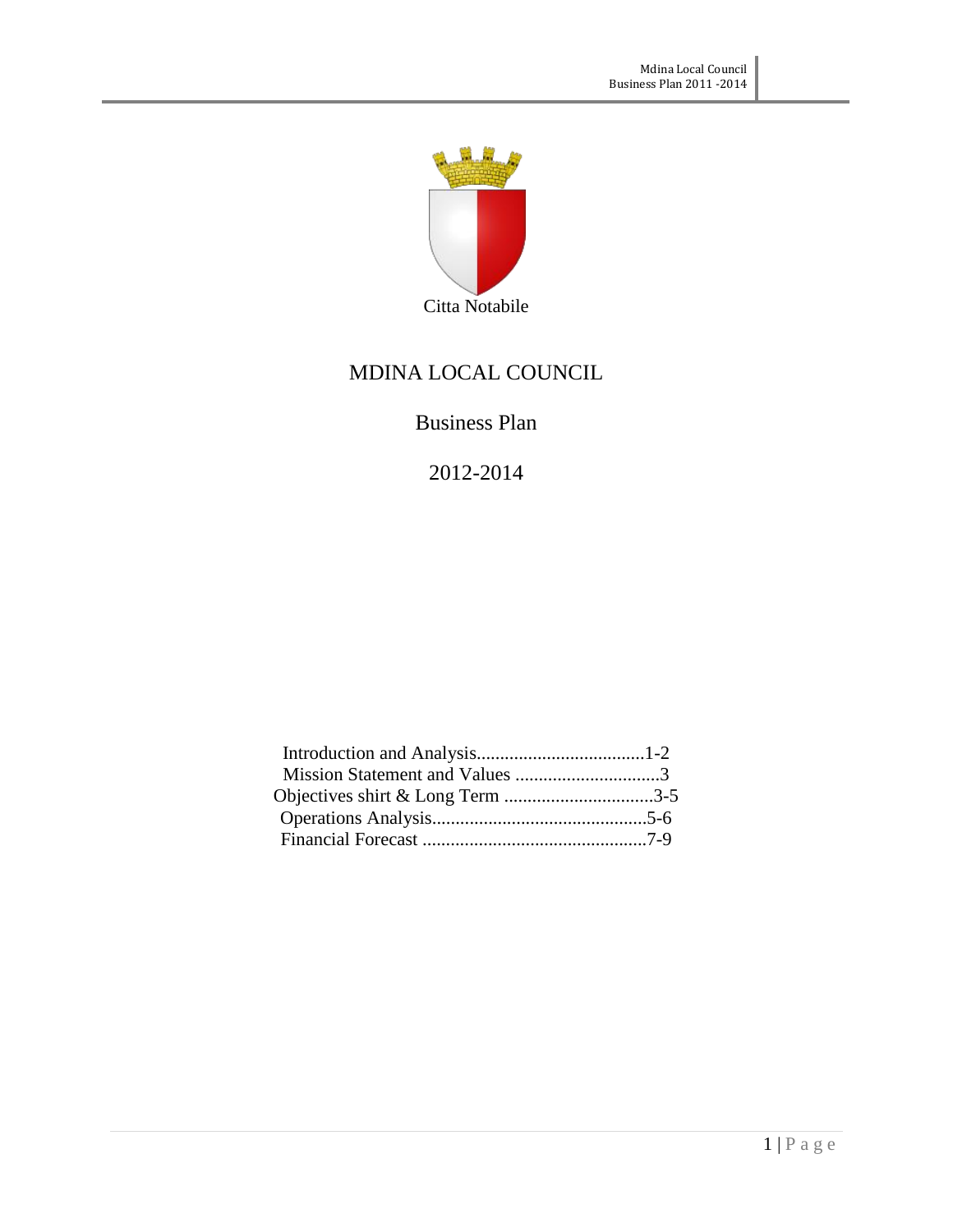#### **61.1 Business Plan 2012 – 2014 (Review of 2009 - 2012)**

In reviewing the previous Business Plans which were originally launched in 1994, one can notice with satisfaction that, notwithstanding our limitations, we managed to reach a desired and acceptable standard of efficiency and effectiveness.

As in the previous years a large part of the Councils financial budget is used for the issuing of contracts concerning Cleansing, lighting and Local Council Gardens Upkeep. During the years these contracts have been renewed, taking in consideration a slight inevitable increase in expenses. These included the Waste collection, cleaning and washing of streets, the upkeep of Howard Gardens, plus adding pot plants in the City, as well as the upkeep of the playing field and other public areas. The non urban roads continued to be well maintained by Council at sporadic interventions.

During the last year the Council acquired, through devolution contracts the use of Casino Notabile, the Shelters in the Ditch, Torri dello Standardo as well as the tool room in Howard Gardens. The Council also reached an agreement with Malta Tourism Authority for them to run an information Office at the Torri dello Standardo, a move that has not burdened the finance of the Council as negotiations where successful and expenses are all paid by the above mentioned Authority.

Between 2009 and 2010, one of the Council ambitious projects was the upgrading of the Car Park in Howard Gardens, this was successful, in addition to, a proposal for a Horse Cab Stand with plans and application submitted to Mepa. The playing field area was upgraded with new playing equipment and benches to enhance the area and improve safety precautions.

The signing of the first twinning agreement with Zaragoza will strengthen the idea that the Council wants to consolidate its role as a cultural catalyst, opening a way to future agreements with other cities. This will as well broaden our chances to tap in more EU funds through partnerships and bilateral projects. The Council has already embarked on some projects but unfortunately our applications submitted were not successful. The Council also signed the Covenant of Mayors -agreement to reaffirm its commitment towards a better environment.

The Medieval Mdina has now established itself as an annual event not only amongst the Maltese, but as well as many foreigners that recommend this festival amongst worldwide enthusiast. Cultural activities, like the re-enactments of the Maltese uprising against the French, the Christmas Concert and others serve not only to expose better the artistic aspects of our city , but as well helps to attract more visitors ( Both Locals and foreigners alike) and boost better trade to our commercial community. The Council as well submitted together with other Local Councils, its application for the European Capital City for Culture in 2018.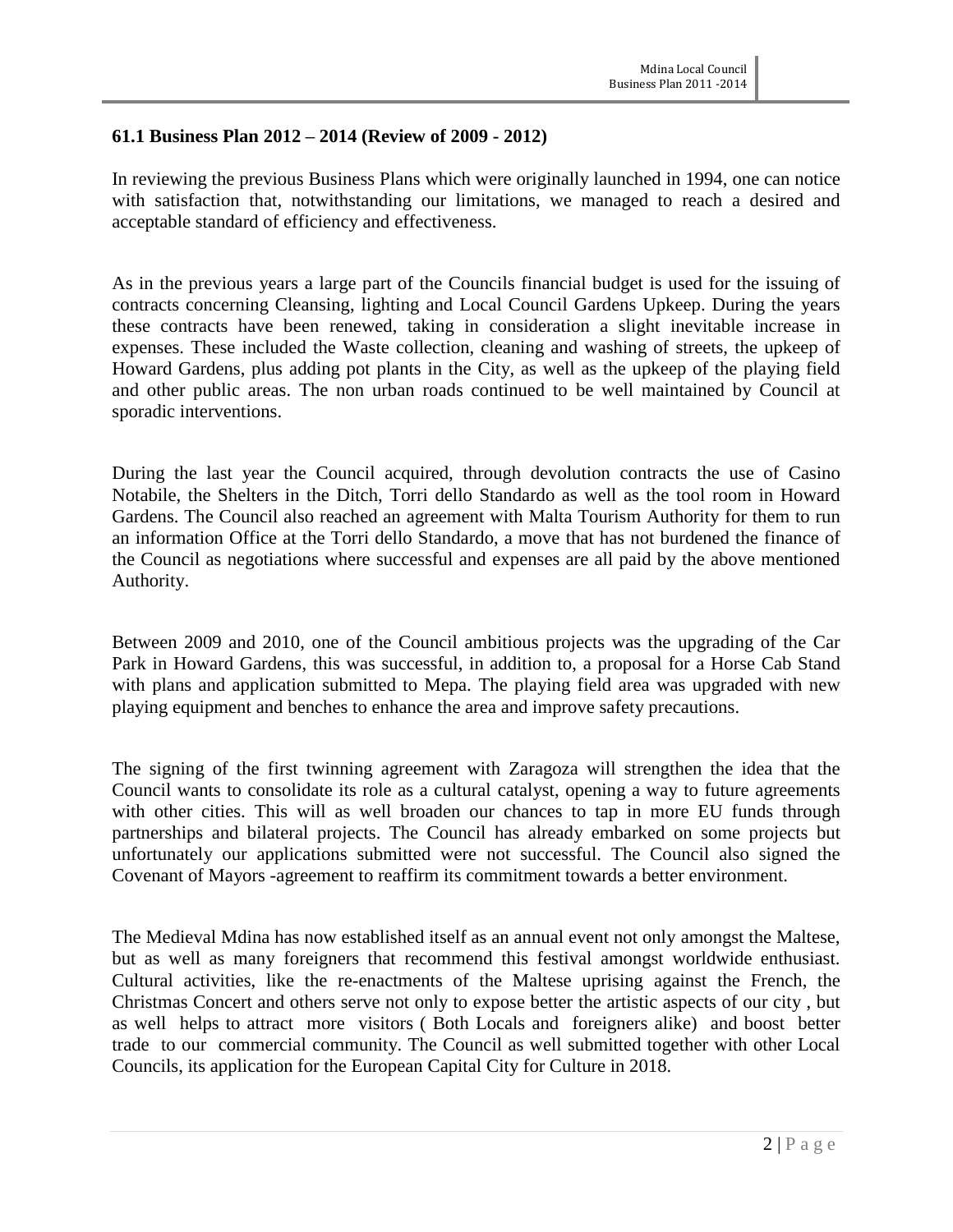Any upgrading exercise also carries with it an increase in maintenance works interventions which are not calculated with a contingency account in the Annual budget. This includes amongst others Street Lights system, litter bins, street furniture in the entire City and also in Howard Garden, plus other works that need constant attention to beat not only the time element but unfortunately the acts of vandalism that are not absent in our city.

The issue of Security is high in our agenda and the Council introduced CCTV Cameras to try to reduce crime and help the good service being done by the Local Police and wardens when monitoring vehicle traffic in and out of the City. The Council is negotiating with various entities to ensure better management for security as well as traffic management.

Further steps were made in our quest to move our Administration Office to a better location which will be more accessible and have more space to offer more services to our community. With a clear vision of a better location, improving services, longer opening hours and a more efficient staff team that continuously assist residents when they require any services from the Council.

Interventions by the Central Government, especially the intensive works of restorations on the bastions, are not only helping to preserve the heritage of Mdina, but as well highlighting its architectonic beauty. Plans for the ditch project with other restorations of buildings and former parts of the bastions will continue to underline and encourage the potential of improvements to our City.

In reviewing our Business Plan we feel we've reached satisfactory results, and although our operation is limited by various factors, amongst which our biggest hurdle is a financial one, we were able to score a good number of our goals. This was the result of full cooperation from all the stakeholders, of all Councillors, and all staff, whilst encourages us to even work harder in the coming years.

Peter Sant Manduca Mayor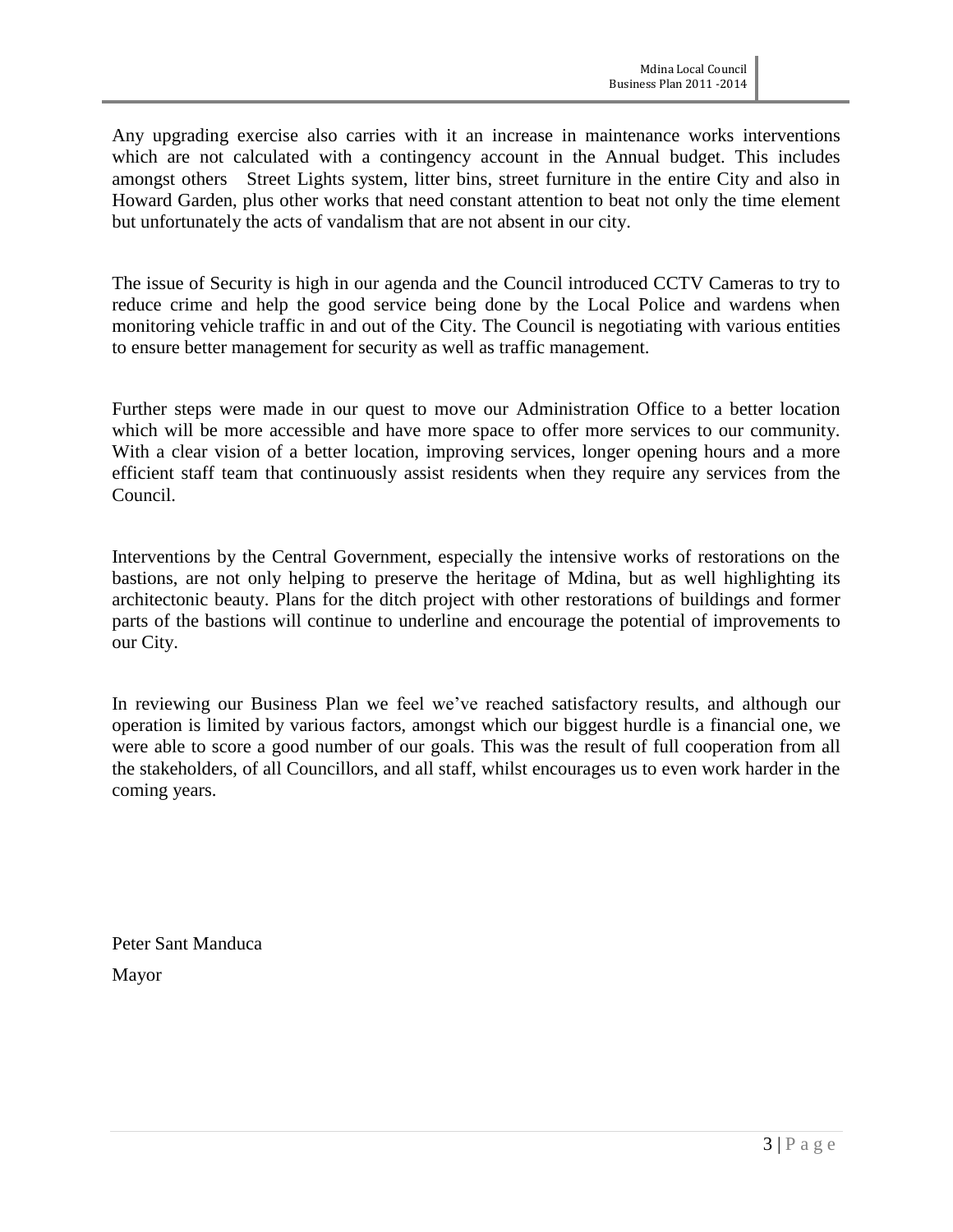#### **2.1 Mission Statement Review Business Plan 2009 - 2011**

To aim at an effective local government through the continuous development of our infrastructure and services provided to best meet the needs of the residents and the business sectors of our community while continuously emphasising operational excellence by utilising to the most our financial and human resources

To preserve and restore the city's identity, by acting as an effective watchdog on all aspects of the environment, with special attention to the characteristics of this medieval city

### **2.2 Values**

The Mdina Local Council cherishes the following values

- Respect for the cultural and environmental heritage of our community and the nation
- Objective to the needs, beliefs and aspiration of both residents and the business community
- Maximise the benefits towards our community while respecting the individual needs in specific sectors
- Maintain transparent and open administration based on dialogue and participation of the public where possible.

### **3.1 Short term objectives and expected results**

The Council will strive with its efforts to maintain and improve the standards that have been established during the years, including the cleanliness, better lighting, street furniture and, equipment as well as the level of service to the community.

The Council will continue to monitor and implement the necessary actions, through its contracted service providers, to assure that the city is kept in the highest standards of cleanliness, good lighting as well that the Gardens are kept to standard.

Through a continuous maintenance program the Council will assure that the equipment, street furniture and certain infrastructure are kept in good shape and eliminate any risks for those who make use of them.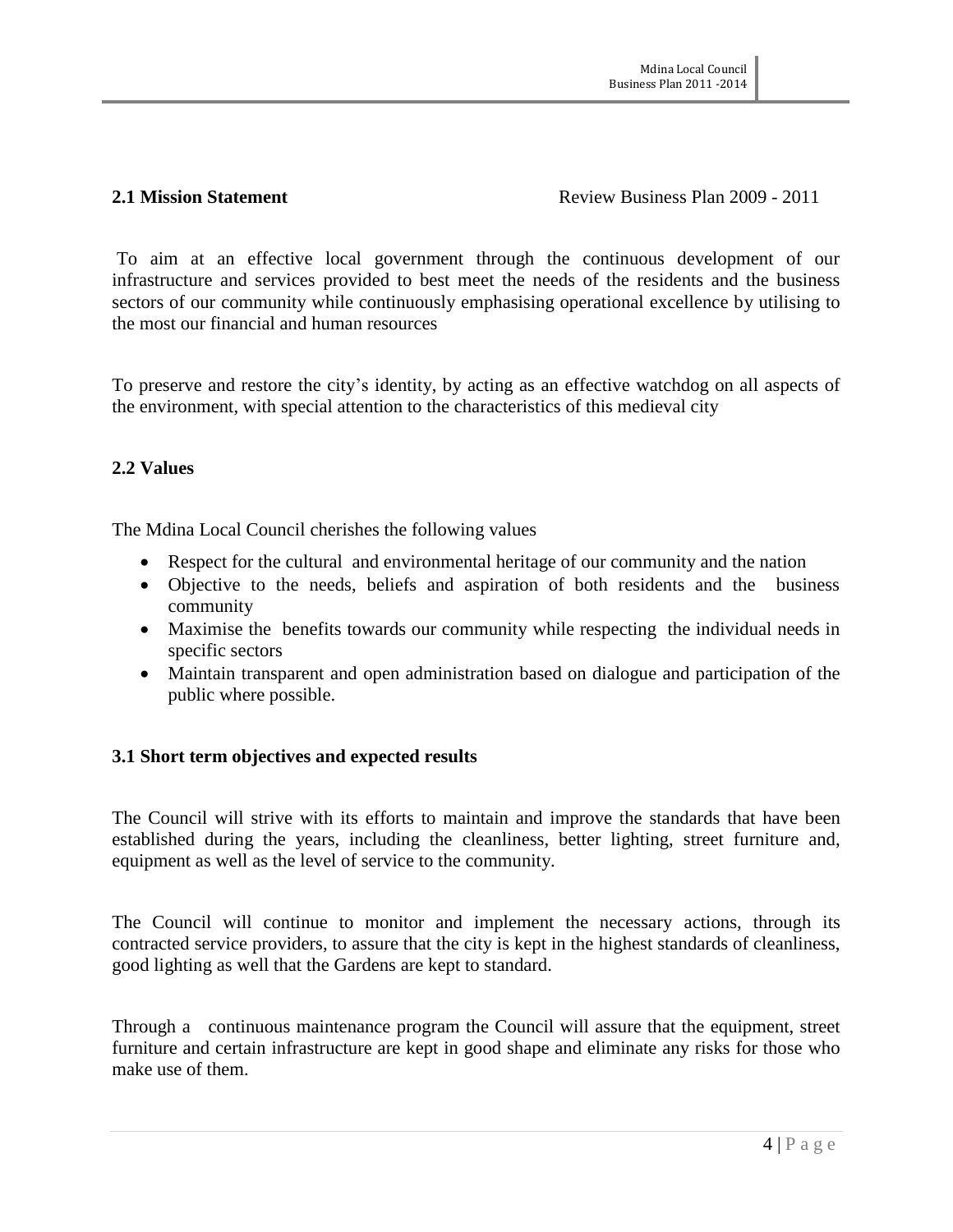Through a better management in issuing the access permits for vehicles, the Council, without impeding any undesired restriction to Residents, will be in a position to control better the number of vehicles circulating within Mdina

With the support of Central Government, the Council will continue with its programme to repair the paved floor, as well as install railings around the playing field, making it safer and adhere with the new regulations issued by the Standards Authority. To embark in new or continue the projects, the Council will persist to seek out funds from other entities.

The Council will continue in its aim to tap EU funds for its activities and projects, and persist in finding partners for such aim. The Council will reactivate the talks with the Council of Lecce to sign a twinning agreement.

The Council recognises the need to keep on improving our services to residents and the business community that we offer from our Administration Office. Continue to organise Cultural and Social activities for our residents, offer a Cultural program throughout the year and seek partnership with other local and foreign organisation to boost the cultural aspects of our city.

#### **3.2 Long Term objections and expected results**

Our perseverance with the Authorities to reallocate our Administration Office from the present location to Banca Guratale will continue to be on the Councils Agenda until we will reach this objective. Our insistence is based on the fact that such move will be beneficial to residents and the community since not only the accessibility will improve as we can use a ground floor office, but there will be more space to provide community services such as Library, day centre as well as improved office structures where individual meetings can be held.

The Council aims as well to improve its cleaning operations through the use of more modern systems like mechanical sweeper etc. The Council will study the feasibility in the implementation of such measures.

The embellishment project for the Ditch that the Central Government will start in the immediate future , has full support of the Council , it will though implicate on the Council a substantial increase in the expenditure for the upkeep of such a large area, and the Council will assure that funds are available after the project is finished. This project as well will eliminate the Sports facilities available, and talks have already started to find an alternative area where some of the sports facilities can be reinstated.

The pressure on the Parking situation will definitely increase when such projects are implemented. The Council has already had talks with the Authorities concerns and has identified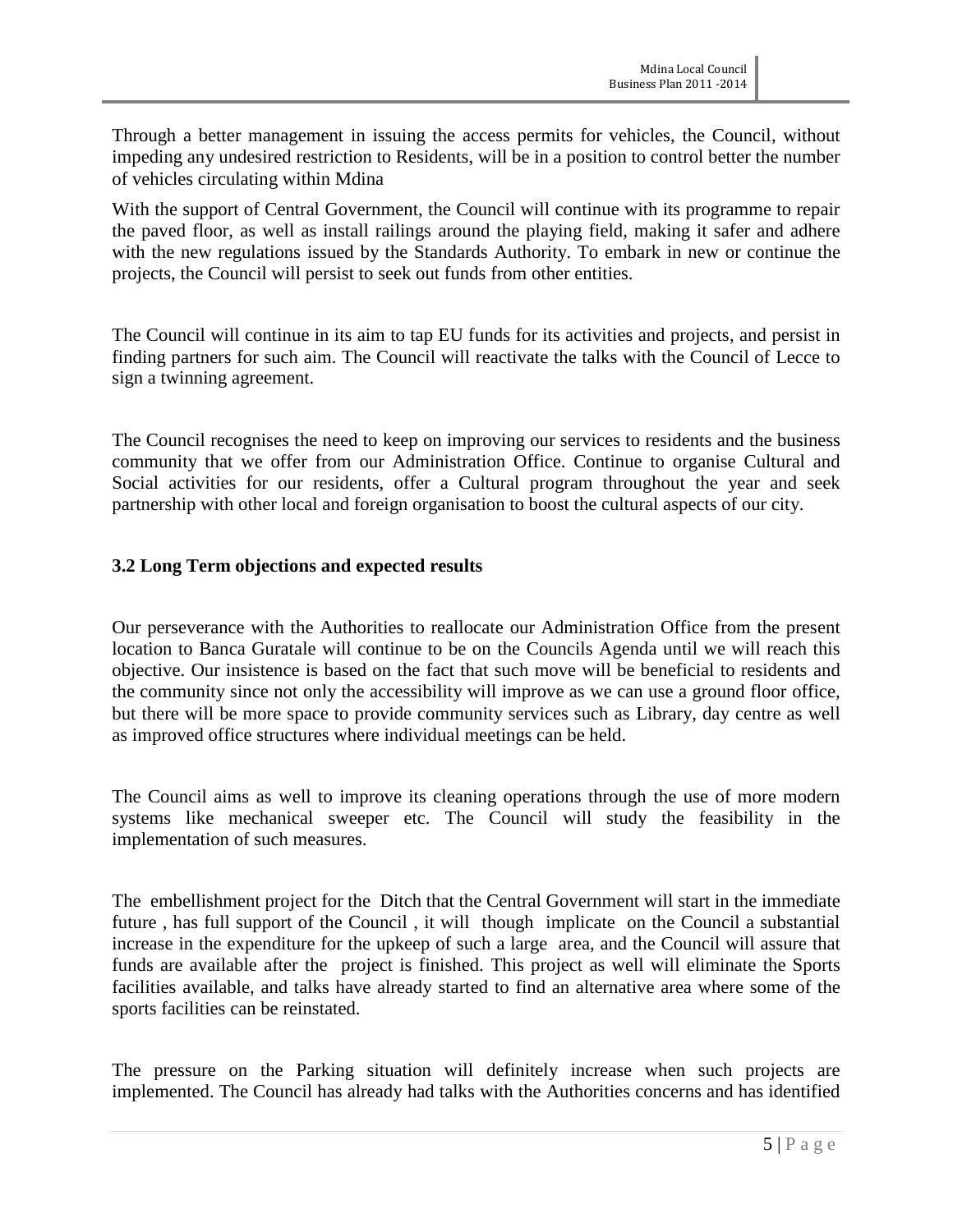an area where a park and ride system can be organised. Regarding the other Parking areas available the Council is studying how to improve its management.

#### **4.1 Organisation**

The organisational structure of the Council did not evolve a lot since its initial year, mainly due to the size limitation. The Administrative office, runned by a full time Executive Secretary, and complimented by a Part Time Clerk. An IPSL employee is seconded with the Council. The Administration is supported by the service of an accountant.

The Policy making body remains the Council, which during its meetings, at least once a month, decide on various issues within the regulation imposed by the Local Councils Act and amendments.

The advantage of a relatively small community is that constant contact is kept with great part of the residents. This implies that the decisions taken are more than often the result of consultation with those mostly being effected by such decisions. This is one of the reasons that we do not have sub-commutes and no one from the Councillors assume any particular subject or responsibility, but it is shared amongst all the Councillors. Sub –committees are created on ad hoc basis.

#### **5.1 General Activities**

Apart from the obligations imposed by the Councils Act, the Council every year is involved in various other activities, mainly organised by the Council, but there are some other activities that the Councils give its support.

The calendar activities include:

- Medieval Festival (April/May)
- B B Q (September)
- Mdina Day (September)
- Christmas Concert (December)
- Christmas Lunch (December)
- Town Crier (Bandu) (June)

The Council organise as well Cultural Outings for its residents, at least 1 every 2 month.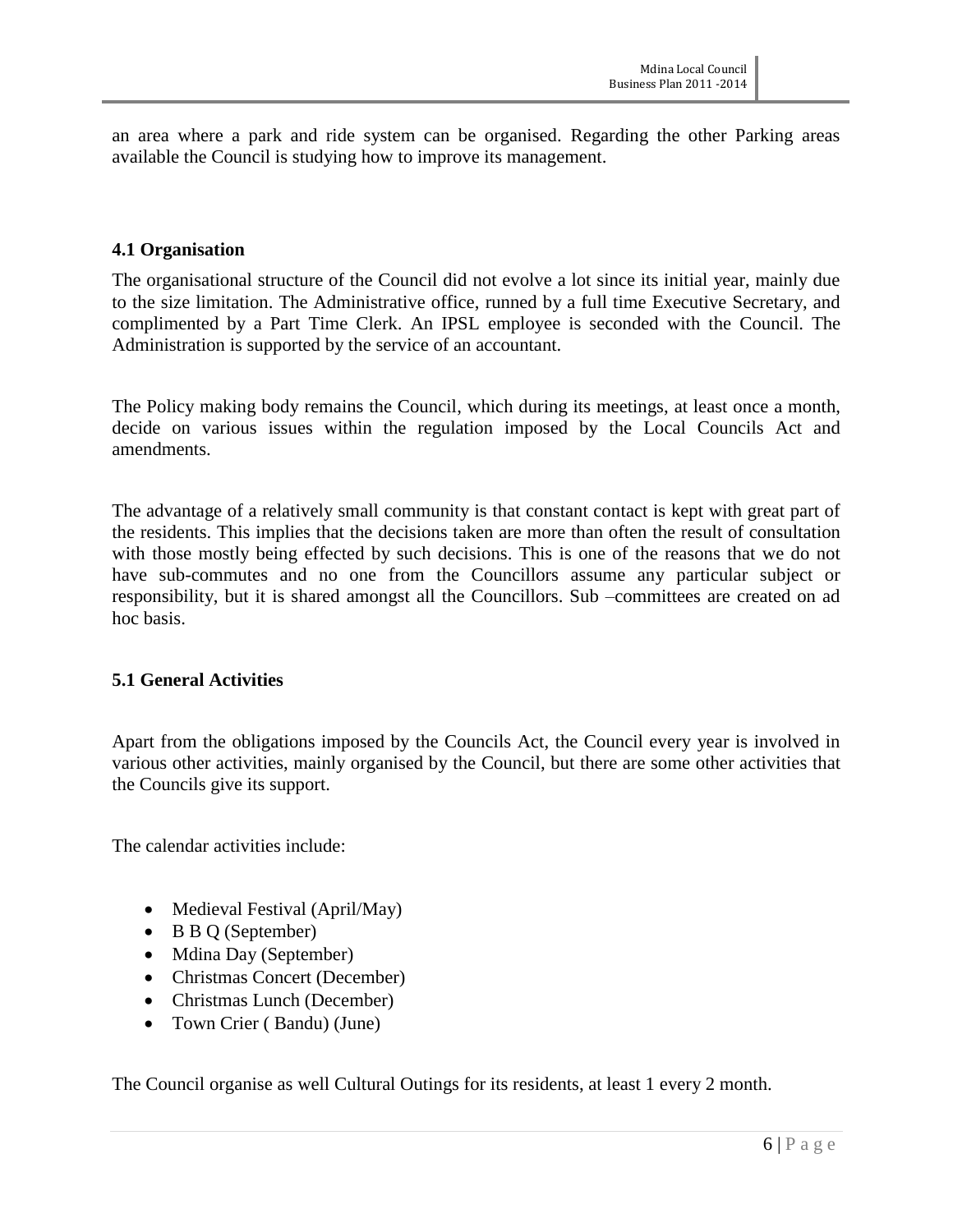The fact that a number of dignities and VIPs visit Mdina, this impose on our Council the obligation to Host several personalities all year long.

The administration office handles all complaints, payments of Contraventions, Rents for Government properties as well as collects licence for Trade Department. The issuing of Access Passes for Vehicles in Mdina is as well handled by the Office.

The Council forms part of the B'Kara Joint Committee, which in the next couple of weeks we should be joining North Regional Committee. The implementation of the Local Enforcement System is and will be administered by these committees.

Paul Spiteri Executive Secretary

.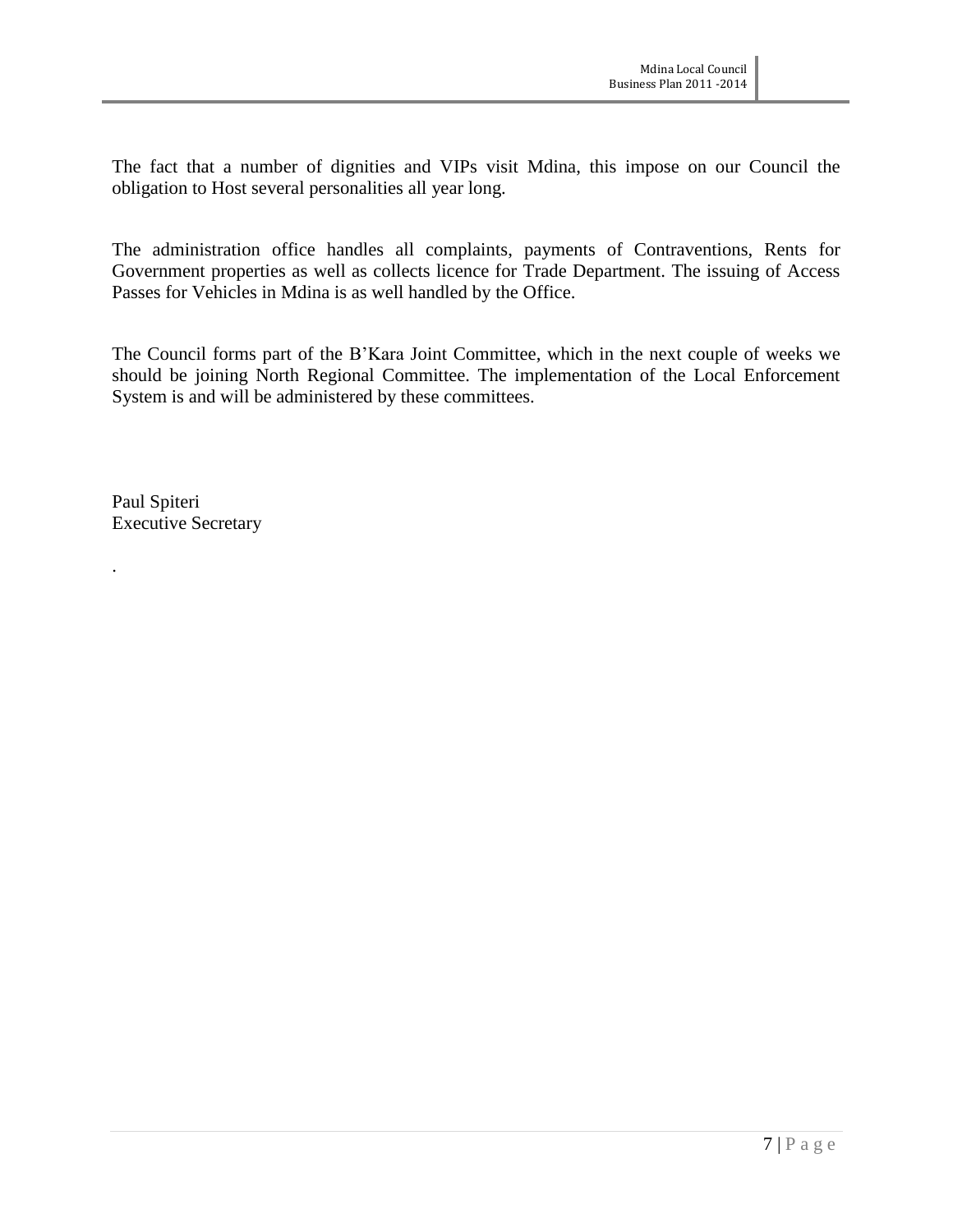# **Mdina Local Council 3-year Plan 2011-2014**

| <b>ACCT NO</b> | <b>DESCRIPTION</b>                       | 2011-12    | 2012-13    | 2013-14    | 2011-14    |
|----------------|------------------------------------------|------------|------------|------------|------------|
|                |                                          | €          | €          | €          | €          |
| $\mathbf{2}$   | <b>Income</b>                            |            |            |            |            |
|                |                                          |            |            |            |            |
| 0000           | Government                               |            |            |            |            |
| 0001           | Annual                                   | 175,379.00 | 184,148.00 | 193,355.00 | 552,882.00 |
| 0002           | Supplementary                            |            |            |            |            |
| 0003           | Special needs                            | 10,000.00  | 13,066.00  | 0.00       | 0.00       |
| 0004           | Public/government delegations            | 0.00       | 0.00       | 0.00       | 0.00       |
| 0005           | Other government income                  | 10,000.00  | 10,000.00  | 10,000.00  | 30,000.00  |
|                |                                          | 195,379.00 | 207,214.00 | 203,355.00 | 582,882.00 |
| 0020           | Bye-Laws                                 |            |            |            |            |
| 0021           | Community services                       | 1,000.00   | 1,000.00   | 1,000.00   | 3,000.00   |
| 0036           | Contravention of bye-laws                |            |            |            |            |
| 0037           | <b>Sentnced Cases</b>                    |            |            |            |            |
| 0056           | Sponsorships                             | 8,000.00   | 8,000.00   | 8,000.00   | 24,000.00  |
| 0066           | General                                  | 8,000.00   | 10,000.00  | 12,000.00  | 30,000.00  |
| 0067           | Documents/Tender Fees                    | 200.00     | 200.00     | 200.00     | 600.00     |
|                |                                          | 17,200.00  | 19,200.00  | 21,200.00  | 57,600.00  |
| 0090           | Investment                               |            |            |            |            |
| 0091           | <b>Bank interest on Current Accounts</b> |            |            |            |            |
| 0092           | Bank interest on Savings Accounts        | 150.00     | 200.00     | 250.00     | 600.00     |
| 0093           | Bank interest on Fixed deposits          |            |            |            |            |
| 0096           | Government securities                    |            |            |            |            |
|                |                                          | 150.00     | 200.00     | 250.00     | 600.00     |
| 0100           | General                                  |            |            |            |            |
| 0110           | Donations                                |            |            |            |            |
| 0120           | Contributions                            | 20,000.00  | 20,000.00  | 20,000.00  | 60,000.00  |
|                |                                          | 20,000.00  | 20,000.00  | 20,000.00  | 60,000.00  |
|                |                                          |            |            |            |            |
|                | <b>TOTAL</b>                             | 232,729.00 | 246,614.00 | 244,805.00 | 701,082.00 |

### **2.3 Details of Expenditure**

| <b>ACCT NO</b> | <b>DESCRIPTION</b>          | 2011-12   | 2012-13                  | 2013-14   | 2011-14                  |
|----------------|-----------------------------|-----------|--------------------------|-----------|--------------------------|
|                |                             | €         | €                        | €         | €                        |
|                | <b>Expenditure</b>          |           |                          |           |                          |
|                |                             |           |                          |           |                          |
| 1000           | <b>Personal Emoluments</b>  |           |                          |           |                          |
| 1100           | Mayor's allowance           | 8,923.00  | 8,923.00                 | 8,923.00  | 26,769.00                |
| 1200           | Employee salaries and wages | 42,360.00 | 42,600.00                | 42,850.00 | 127,810.00               |
| 1300           | <b>Bonuses</b>              | 4,056.00  | 4,080.00                 | 4,100.00  | 12,236.00                |
| 1400           | Income supplements          | -         | $\overline{\phantom{a}}$ |           | $\overline{\phantom{a}}$ |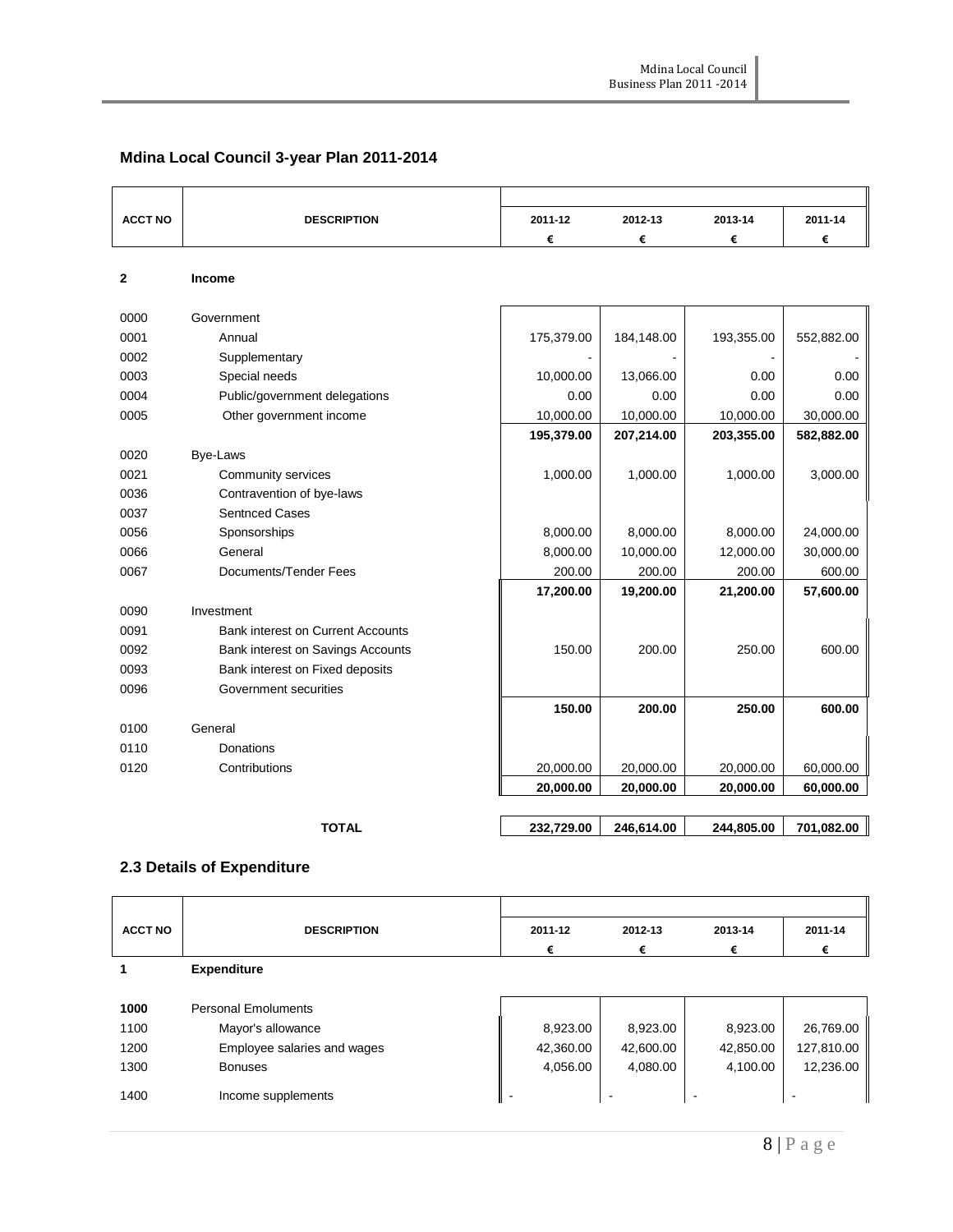Mdina Local Council Business Plan 2011 -2014

| 1500 | Social Security Contributions        | 3,422.00   | 3,440.00   | 3,465.00   | 10,327.00  |
|------|--------------------------------------|------------|------------|------------|------------|
| 1600 | Allowances                           | 6,400.00   | 6,400.00   | 6,400.00   | 19,200.00  |
| 1700 | Overtime                             |            |            |            |            |
|      |                                      | 65,161.00  | 65,443.00  | 65,738.00  | 196,342.00 |
| 2000 | Operations and maintenance           |            |            |            |            |
| 2100 | <b>Utilities</b>                     | 5,000.00   | 5,500.00   | 5,500.00   | 16,000.00  |
| 2200 | Materials and supplies               | 2,000.00   | 2,200.00   | 2,500.00   | 6,700.00   |
| 2300 | Repair and upkeep                    | 3,000.00   | 3,500.00   | 4,000.00   | 10,500.00  |
| 2400 | Rent                                 | 620.00     | 620.00     | 620.00     | 1,860.00   |
| 2500 | National/International memberships   | 200.00     | 200.00     | 250.00     | 650.00     |
| 2600 | Office services                      | 3,000.00   | 3,000.00   | 3,200.00   | 9,200.00   |
| 2700 | Transport                            | 350.00     | 400.00     | 400.00     | 1,150.00   |
| 2800 | Travel                               | 1,200.00   | 1,200.00   | 1,500.00   | 3,900.00   |
| 2900 | Information services                 | 1,500.00   | 1,500.00   | 1,500.00   | 4,500.00   |
| 3000 | Contractual services                 | 102,500.00 | 110,000.00 | 115,000.00 | 327,500.00 |
| 3100 | <b>Professional services</b>         | 7,000.00   | 7,000.00   | 6,000.00   | 20,000.00  |
| 3200 | Training                             | 0.00       | 0.00       | 0.00       | 0.00       |
| 3300 | Community and hospitality            | 20,000.00  | 22,000.00  | 22,000.00  | 64,000.00  |
| 3600 | <b>Local Enforcement Expenditure</b> | 0.00       | 0.00       | 0.00       | 0.00       |
| 3400 | Incidental exp.                      | 500.00     | 500.00     | 500.00     | 1,500.00   |
|      |                                      | 146,870.00 | 157,620.00 | 162,970.00 | 467,460.00 |
| 7000 | Capital expenditure                  |            |            |            |            |
| 7001 | Acquisition of property              |            |            |            |            |
| 7100 | Construction                         | 1,000.00   | 1,000.00   | 1,500.00   | 3,500.00   |
| 7200 | Improvements                         | 3,000.00   | 3,500.00   | 4,000.00   | 10,500.00  |
| 7300 | Equipment                            | 0.00       | 0.00       | 1,500.00   | 1,500.00   |
| 7500 | Special programmes                   | 10,000.00  | 13,066.00  |            |            |
|      |                                      | 14,000.00  | 17,566.00  | 7,000.00   | 15,500.00  |

**TOTAL 226,031.00 240,629.00 235,708.00 679,302.00** 

#### **2.1 Consolidated Details of Income and Expenditure**

| <b>ACCT NO</b> | <b>DESCRIPTION</b> | 2011-12    | 2012-13    | 2013-14    | 2011-14    |
|----------------|--------------------|------------|------------|------------|------------|
|                |                    | €          | €          | €          | €          |
| $\overline{2}$ | <b>Income</b>      |            |            |            |            |
| 0000           | Government         | 195,379.00 | 207,214.00 | 203,355.00 | 582,882.00 |
| 0020           | Bye-laws           | 17,200.00  | 19,200.00  | 21,200.00  | 57,600.00  |
| 0090           | Investment         | 150.00     | 200.00     | 250.00     | 600.00     |
| 0100           | General            | 20,000.00  | 20,000.00  | 20,000.00  | 60,000.00  |
|                |                    |            |            |            |            |
|                | <b>TOTAL</b>       | 232,729.00 | 246,614.00 | 244,805.00 | 701,082.00 |
|                |                    |            |            |            |            |

**1 Expenditure**